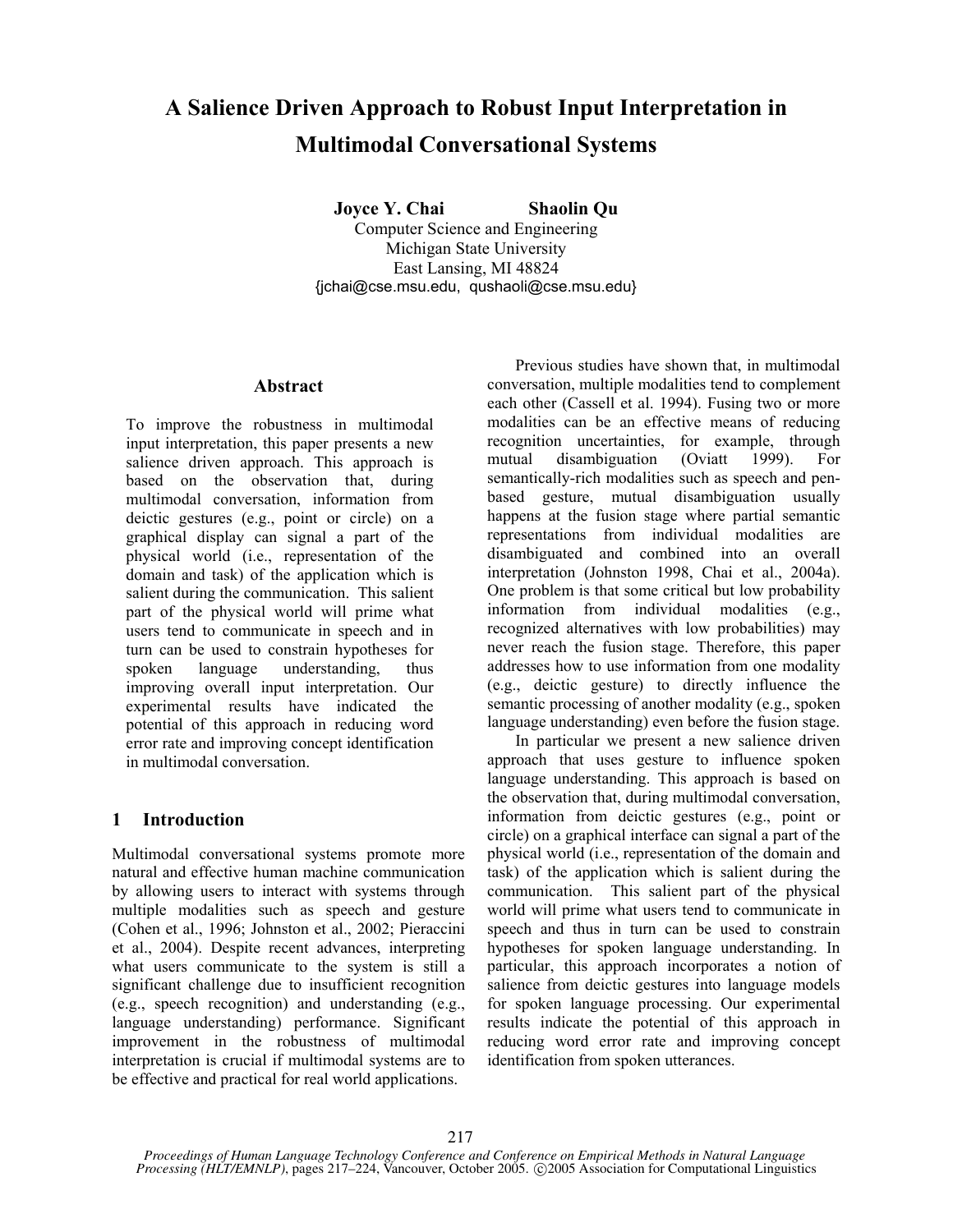In the following sections, we first introduce the current architecture for multimodal interpretation. Then we describe our salience driven approach and present empirical results.

### **2 Input Interpretation**

Input interpretation is the identification of semantic meanings in user inputs. In multimodal conversation, user inputs can come from multiple channels (e.g., speech and gesture). Thus, most work on input interpretation is based on semantic fusion that includes individual recognizers and a sequential integration processes as shown in Figure 1. In this approach, a system first creates possible partial meaning representations from recognized hypotheses (e.g., N-best lists) independently of other modalities. For example, suppose a user says "what is the price of this painting" and at the same time points to a position on the screen. The partial meaning representations from the speech input and the gesture input are shown in (a-b) in Figure 1. The system uses the partial meaning representations to disambiguate each other and combines compatible partial representations together into an overall semantic representation as in Figure1(c).

In this architecture, the partial semantic representations from individual modalities are crucial for mutual disambiguation during multimodal fusion. The quality of partial semantic representations depends on how individual modalities are processed. For example, if the speech input is recognized as "what is the prize of this pant", then the partial representation from the speech input will not be created in the first place. Without a candidate partial representation, it is not likely for multimodal fusion to reach an overall meaning of the input given this late fusion architecture.



Figure 1: Semantics-based multimodal interpretation

Thus, a problem with the semantics-based fusion approach is that information from multiple modalities is only used during the fusion stage to disambiguate or combine partial semantic representations. This late use of information from other sources in the pipelined process can cause the loss of some low probability information (e.g., recognized alternatives with low probabilities which did not make it to the Nbest list) which could be very crucial in terms of the overall interpretation. It is desirable to use information from multiple sources at an earlier stage before partial representations are created from individual modalities. For example, in ((Bangalore and Johnston 2000), a finite-state approach was applied to tightly couple multimodal language processing (e.g., gesture and speech) and speech recognition to improve recognition hypotheses. To further address this issue, in this paper, we present a salience driven approach that particularly applies gesture information (e.g., pen-based deictic gestures) to robust spoken language understanding before multimodal fusion.

### **3 Related Work on Salience Modeling**

We first give a brief overview on the notion of salience and how salience modeling is applied in earlier work on natural language and multimodal language processing.

Linguistic salience describes the accessibility of entities in a speaker/hearer's memory and its implication in language production and interpretation. Many theories on linguistic salience have been developed, including how the salience of entities affects the form of referring expressions as in the Givenness Hierarchy (Gundel et al., 1993) and the local coherence of discourse as in the Centering Theory (Grosz et al., 1995). Salience modeling is used for both language generation and language interpretation; the latter is more relevant to our work. Most salience-based interpretation has focused on reference resolution for both linguistic referring expressions (e.g., pronouns) (Lappin and Leass 1995) and multimodal expressions (Hul et al. 1995; Eisenstein and Christoudias 2004).

Visual salience considers an object salient when it attracts a user's visual attention more than others. The cause of such attention depends on many factors including user intention, familiarity, and physical characteristics of objects. For example, an object may be salient when it has some properties the others do not have, such as it is the only one that is highlighted, or the only one of a certain size, category, or color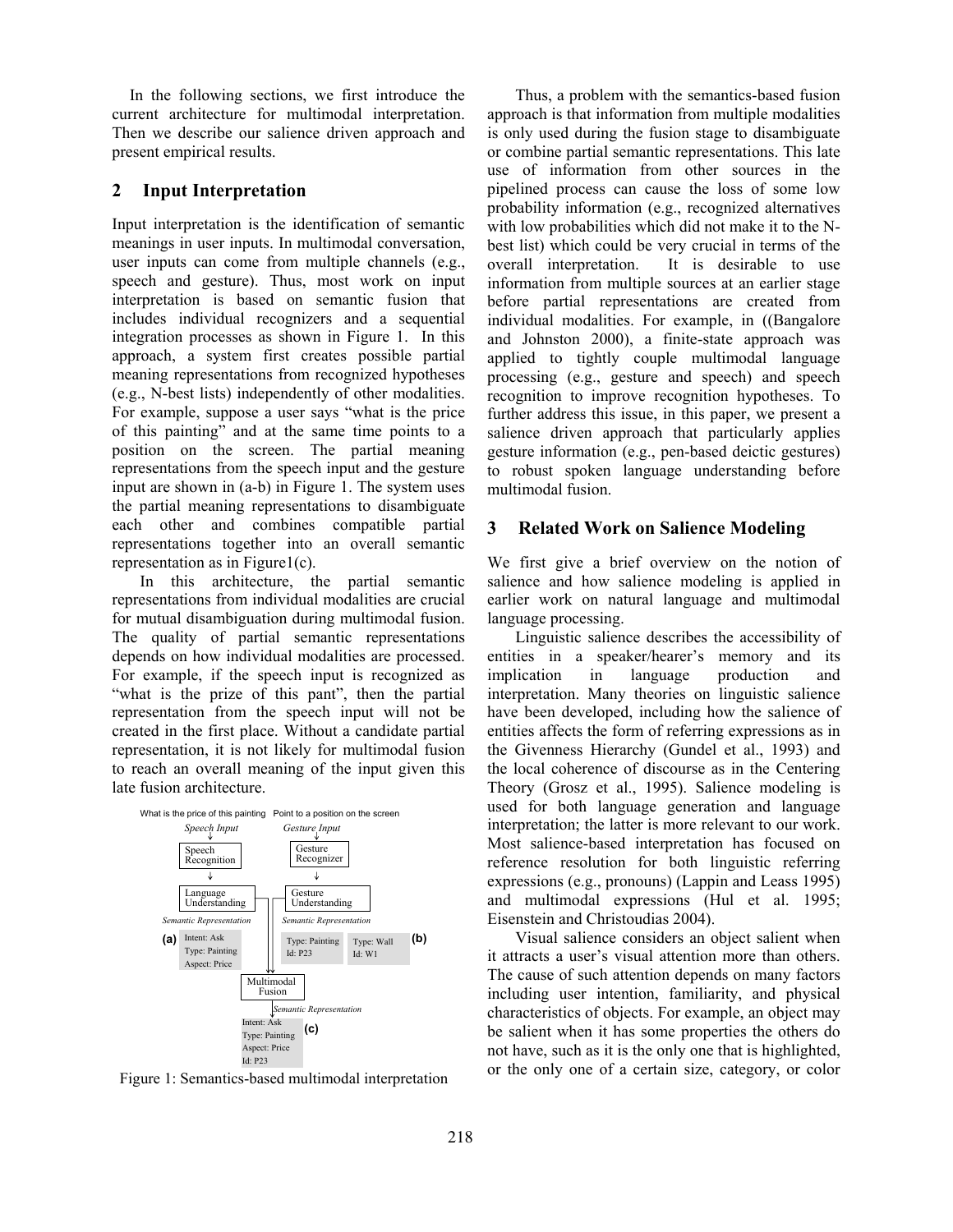(Landragin et al., 2001). Visual salience can also be useful in input interpretation, for example, for multimodal reference resolution (Kehler 2000) and cross-modal coreference interpretation (Byron et al., 2005).

We believe that salience modeling should go beyond reference resolution. Our view is that the salience not only affects the use of referring expressions (and thus is useful for interpreting referring expressions), but also influences the linguistic context of the referring expressions. The spoken utterances that contain these expressions tend to describe information relating to the salient objects (e.g., properties or actions). Therefore, our goal in this paper is to take salience modeling a step further from reference resolution, towards overall language understanding.

### **4 A Salience Driven Approach**

The new salience driven approach is based on the cognitive theory of Conversation Implicature (Grice 1975) and earlier empirical findings of user speech and gesture behavior in multimodal conversation (Oviatt 1999). The theory of Conversation Implicature (Grice 1975) states that speakers tend to make their contribution as informative as is required (for the current purpose of communication) and not make their contribution more informative than is required. In the context of multimodal conversation that involves speech and pen-based gesture, this theory indicates that users most likely will not make any unnecessary deictic gestures unless those gestures help in communicating users' intention. This is especially true since gestures usually take an extra effort from a user. When a pen-based gesture is intentionally delivered by a user, the information conveyed is often a crucial component in interpretation (Chai et al., 2005).

Speech and gesture also tend to complement each other. For example, when a speech utterance is accompanied by a deictic gesture (e.g., point or circle) on a graphical display, the speech input tends to issue commands or inquiries about properties of objects, and the deictic gestures tend to indicate the objects of interest. In addition, as shown in (Oviatt 1999), the deictic gestures often occur before spoken utterances. Our previous work (Chai et al., 2004b) also showed that 85% of time gestures occurred before corresponding speech units. Therefore, gestures can be used as an earlier indicator to anticipate the content of communication in the subsequent spoken utterances.



Figure 2: The salience driven approach: the salience distribution calculated from gesture is used to tailor language models for spoken language understanding

### **4.1 Overview**

The general idea of the salience based approach is shown in Figure 2. For each application domain, there is a physical world representation that captures domain knowledge (details are described later). A deictic gesture can activate several objects on the graphical display. This activation will signal a distribution of objects that are salient. The salient objects are mapped to the physical world representation to indicate a salient part of representation that includes relevant properties or tasks related to the salient objects. This salient part of the physical world is likely to be the potential content of the spoken communication, and thus can be used to tailor language models for spoken language understanding. This process is shown in the middle shaded box of Figure 2. It bridges gesture understanding and language understanding at a stage before multimodal fusion. Note that the use of gesture information can be applied at different stages: during speech recognition to generate hypotheses or post processing of recognized hypotheses before language understanding. In this paper, we focus on the latter.

The physical world representation includes the following components:

• Domain Model. This component captures the relevant knowledge about the domain including domain objects, properties of the objects, relations between objects, and task models related to objects. Previous studies have shown that domain knowledge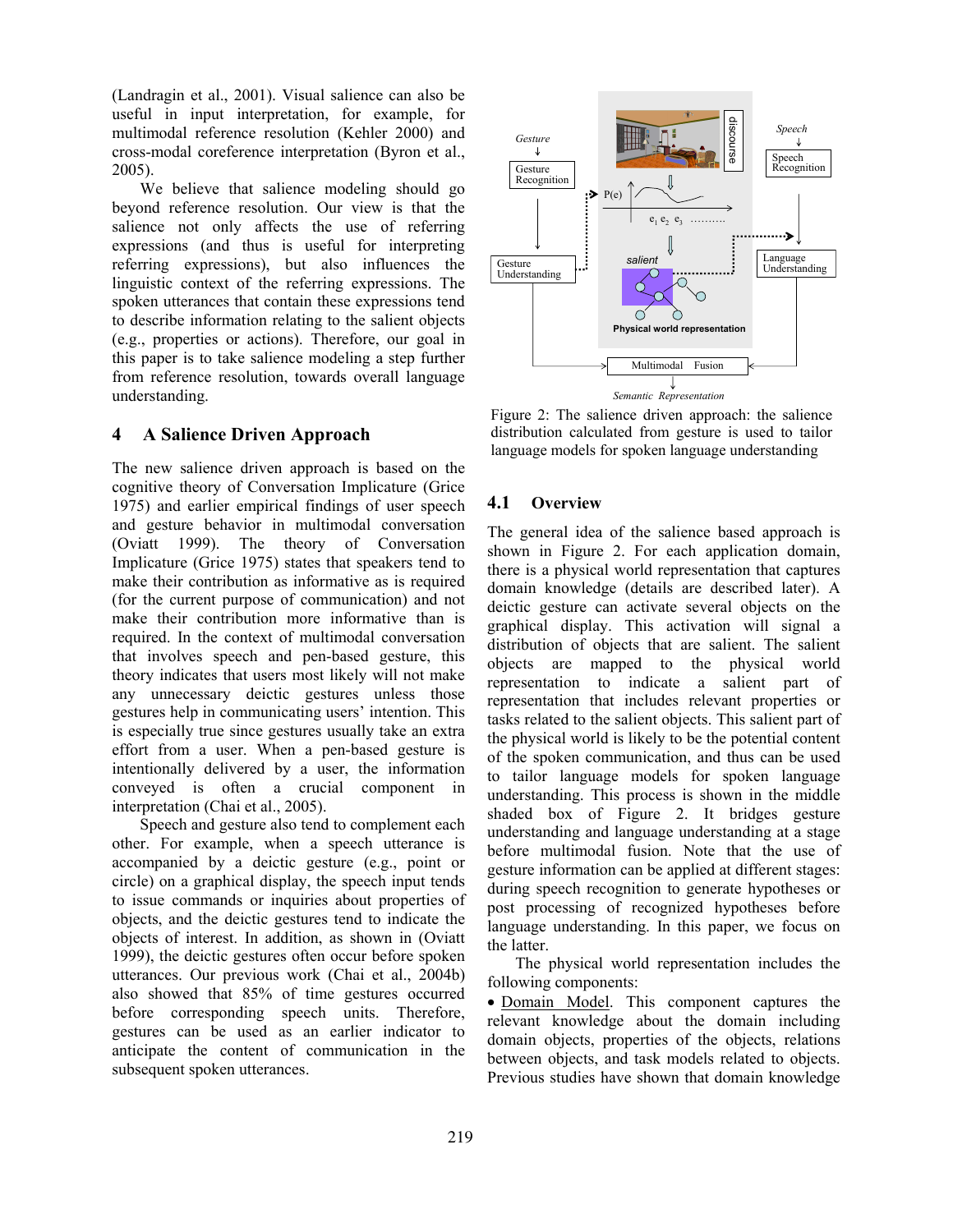can be used to improve spoken language understanding (Wai et al, 2001). Currently, we apply a frame-based representation where a frame represents an object (or a type of object) in the domain and frame elements represent attributes and tasks related to the objects. Each frame element is associated with a semantic tag which indicates the semantic content of that element. In the future, the domain model might also include knowledge about the interface, for example, visual properties and spatial relations between objects on the interface.

 $\bullet$  Domain Grammar. This component specifies that happen before  $t_n$ . grammar and vocabularies used to process language inputs. There are two types of representation. The first type is a semantics-based context free grammar where each non-terminal symbol represents a semantic tag (indicating semantic information such as the semantic type of an object, etc). Each word (i.e., the terminal symbol) in the lexicon relates to one or more semantic tags. Some of these semantic tags are directly linked to the frame elements in the domain model since they represent certain properties or tasks. This grammar was manually developed.

The second type of representation is based on annotated user spoken utterances. The data are annotated in terms of relevant semantic information (i.e., using semantic tags) in the utterance and the intended objects of interest (which are directly linked to the domain model). Based on the annotated data, N-grams can be learned to represent the dependency of language in our domain.

Based on the physical world representation, our approach supports the following operations:

Salience modeling. This operation calculates a salience distribution of entities in the physical world. In our current investigation, we limit the scope of entities to a closed set of objects from our physical world representation since the system has knowledge about those objects. These entities could have different salience values depending on whether they are visible on the graphical display, gestured by a user, or mentioned in the prior conversation. In this paper, we focus on the salience modeling using gesture information only.

Salience driven language understanding. This operation maps the salience distribution to the physical world representation and uses the salient world to influence spoken language understanding. Note that, in this paper, we are not concerned with acoustic models for speech recognition, but rather we are interested in the use of the salience distribution to prime language models and facilitate language understanding.



Figure 3: Salience modeling: the salience distribution at time  $t_n$  is calculated by a joint effect of gestures

### **4.2 Salience Modeling**

We use a vector  $\vec{e}$  to represent entities in the physical world representation. For each entity  $e_k \in \vec{e}$ , we use  $P_{t_n}(e_k)$  to represent its salience value at time  $t_n$ . For all the entities, we use  $P_{t_n}(\vec{e})$  to represent a salience distribution at time  $t_n$ . Figure 3 shows a sequence of words with corresponding gestures that occur at *t1*, *t2*, and *t3*. As shown in Figure 3, the salience distribution at any given time  $t_n$  is influenced by a joint effect from this sequence of gestures that happen before  $t_n$ etc. Depending on its time of occurrence, each gesture may have a different impact on the salience distribution at time  $t_n$ . Note that although each gesture may have a short duration, here we only consider the beginning time of a gesture. Therefore, for an entity  $e_k$ , its salience value at time  $t_n$  is computed as follows:

$$
P_{t_n}(e_k) = \frac{\sum_{i=1}^{m} \alpha_{t_n}(g_{t_i}) P(e_k | g_{t_i})}{\sum_{e \in \vec{e}} \sum_{i=1}^{m} \alpha_{t_n}(g_{t_i}) P(e | g_{t_i})}
$$
(1)

In Equation (1),  $m$  ( $m \geq 1$ ) is the number of gestures that have occurred before  $t_n$ . The different impact of a gesture  $g_{t_i}$  at time  $t_i$  that contributes to the salience distribution at time  $t_n$  is represented as the weight  $\alpha_{t_n}(g_{t_i})$  in Equation (1). Currently, we calculate the weight depending on the temporal distance as follows:

$$
\alpha_{t_n}(g_{t_i}) = \exp[\frac{-(t_n - t_i)}{2000}] \quad (t_n \ge t_i)
$$
 (2)

Equation (2) indicates that at a given time  $t_n$ (measured in milliseconds), the closer a gesture (at *ti*) is to the time  $t_n$ , the higher impact this gesture has on the salience distribution (Chai et al., 2004b).

It is worth mentioning that a deictic gesture on the graphic display (e.g., pointing and circling) could have ambiguous interpretation by itself. For example,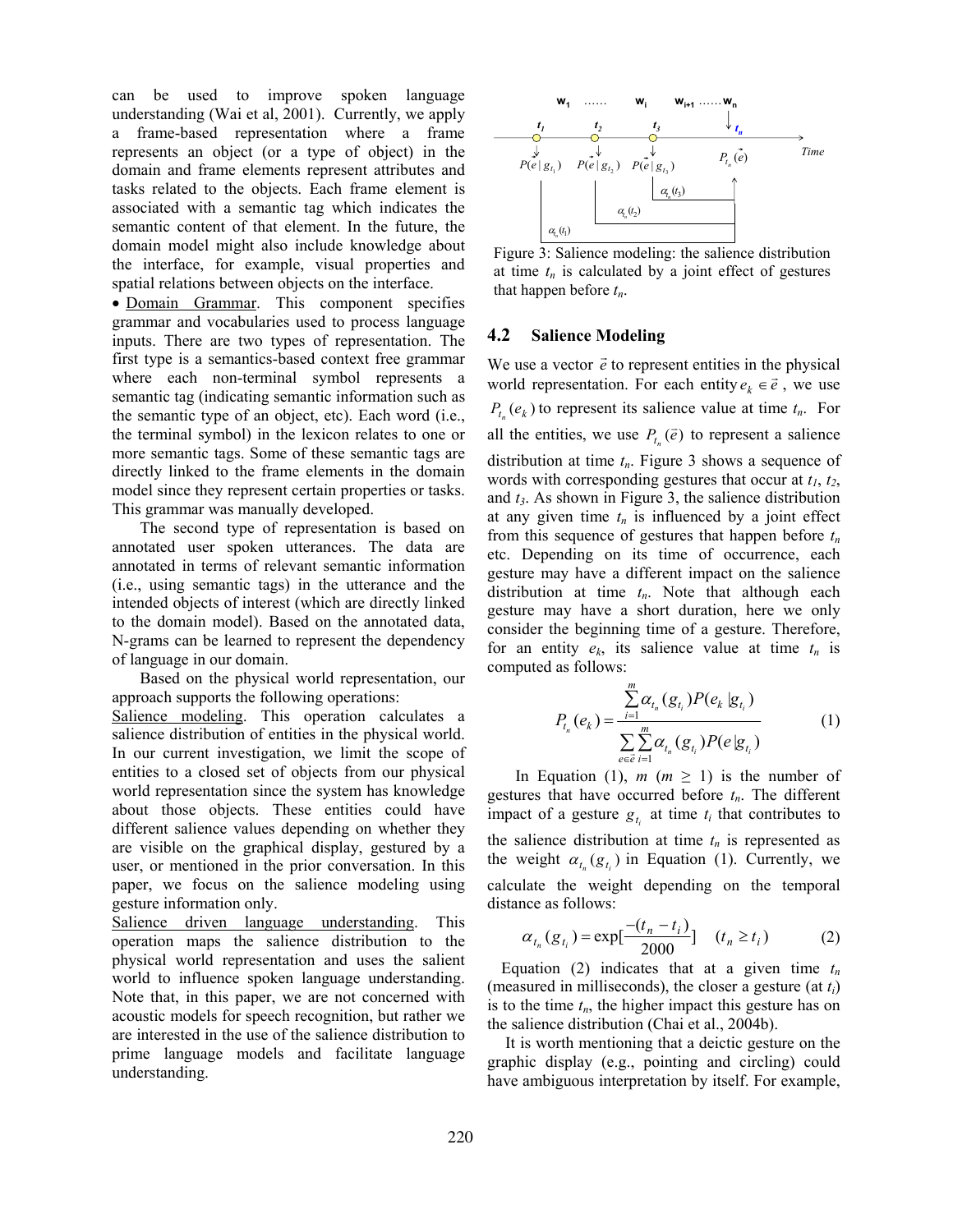given an interface, a point or a circle on the screen could result in selection of different entities with different probabilities. Therefore, in Equation (1),  $P(e | g_{t_i})$  is the selection probability which indicates

the likelihood of selecting an entity *e* given a gesture at time *ti*. This selection probability is calculated by a function of the distance between the location of the entity and the focus point of the recognized gesture on the display (Chai et al., 2004a). A normalization factor is incorporated to ensure that the summation of selection probabilities over all possible entities adds up to one.

When no gesture is involved in a given input, the salience distribution at any given time is a uniform distribution. If one or more gestures are involved, then Equation (1) is used to calculate the salience distribution.

### **4.3 Salience Driven Spoken Language Understanding**

The salience distribution of entities identified based on the gesture information (as described above) is used to constrain hypotheses for language understanding. More specifically, for each onset of a spoken word at time *t* (i.e., the beginning time stamp of a spoken word), the salience distribution at *t* can be calculated based on a sequence of gestures that happen before *t* by Equation (1). This salience distribution can then be used to prime language models for spoken language processing.

# **Language Modeling**

words  $W^*$  so that  $W^* = \arg \max P(O | W) P(W)$ , We first give a brief background of language modeling. Given an observed speech utterance O, the goal of speech recognition is to find a sequence of where  $P(O|W)$  is the acoustic model and  $P(W)$  is the language model. In traditional speech recognition systems, the acoustic model provides the probability of observing the acoustic features given hypothesized word sequences and the language model provides the probability of a sequence of words. The language model is computed as follows:

 $P(w_1^n) = P(w_1)P(w_2 | w_1)P(w_3 | w_1w_2)...P(w_n | w_1^{n-1})$ 

Using the Markov assumption, the language model can be approximated by a bigram model as in:

$$
P(w_1^n) = \prod_{i=1}^n P(w_i \mid w_{i-1})
$$

To improve the speech understanding results for spoken language interfaces, many systems have applied a loosely-integrated approach which decouples the language model from the acoustic model (Zue et al., 1991, Harper et al., 2000). This allows the development of powerful language models independent of the acoustic model, for example, utilizing topics of the utterances (Gildea and Hofmann 1999), syntactic or semantic labels (Heeman 1999), and linguistic structures (Chelba and Jelinek 2000, Wang and Harper 2002). Recently, we have seen work on language understanding based on environment (Schuler 2003) and language modeling using visual context (Roy and Mukherjee 2005). Our salience driven approach is inspired by this earlier work. Here, we do not address the acoustic model of speech recognition, but rather incorporate the salience distribution for language modeling. In particular, our focus is on investigating the effect of incorporating additional information from other modalities (e.g., gesture) with traditional language models.

# **Primed Language Model**

The calculated salience distribution is used to prime the language model. More specifically, we use a class-based bigram model from (Brown et al, 1992):

$$
P(w_i | w_{i-1}) = P(w_i | c_i) P(c_i | c_{i-1})
$$
\n(3)

In Equation (3),  $c_i$  is the class of the word  $w_i$ , which could be a syntactic class or a semantic class.  $P(c_i | c_{i-1})$  is the class transition probability, which reflects the grammatical formation of utterances.  $P(w_i | c_i)$  is the word class probability which measures the probability of seeing a word *wi* given a class *ci*. The class-based N-gram model can make better use of limited training data by clustering words into classes. A number of researchers have shown that the class-based N-gram model can successfully improve the performance of speech recognition (Jelinek 1990, Heeman 1999, Kneser and Ney 1993, Samuelsson and Reichl, 1999).

In our approach, the "class" used in the classbased bigram model comes from combined semantic and functional classes designed for our domain. For example, "this" is tagged as Demonstrative, and "price" is tagged as AttrPrice. As shown in Equation (3), there are two types of parameter estimation. In terms of the class transition probability, as in earlier work, we directly use the annotated data. In terms of the word class distribution, we incorporate the notion of salience. We use the salience distribution to dynamically adjust the world class probability  $P(w_i | c_i)$  as follows: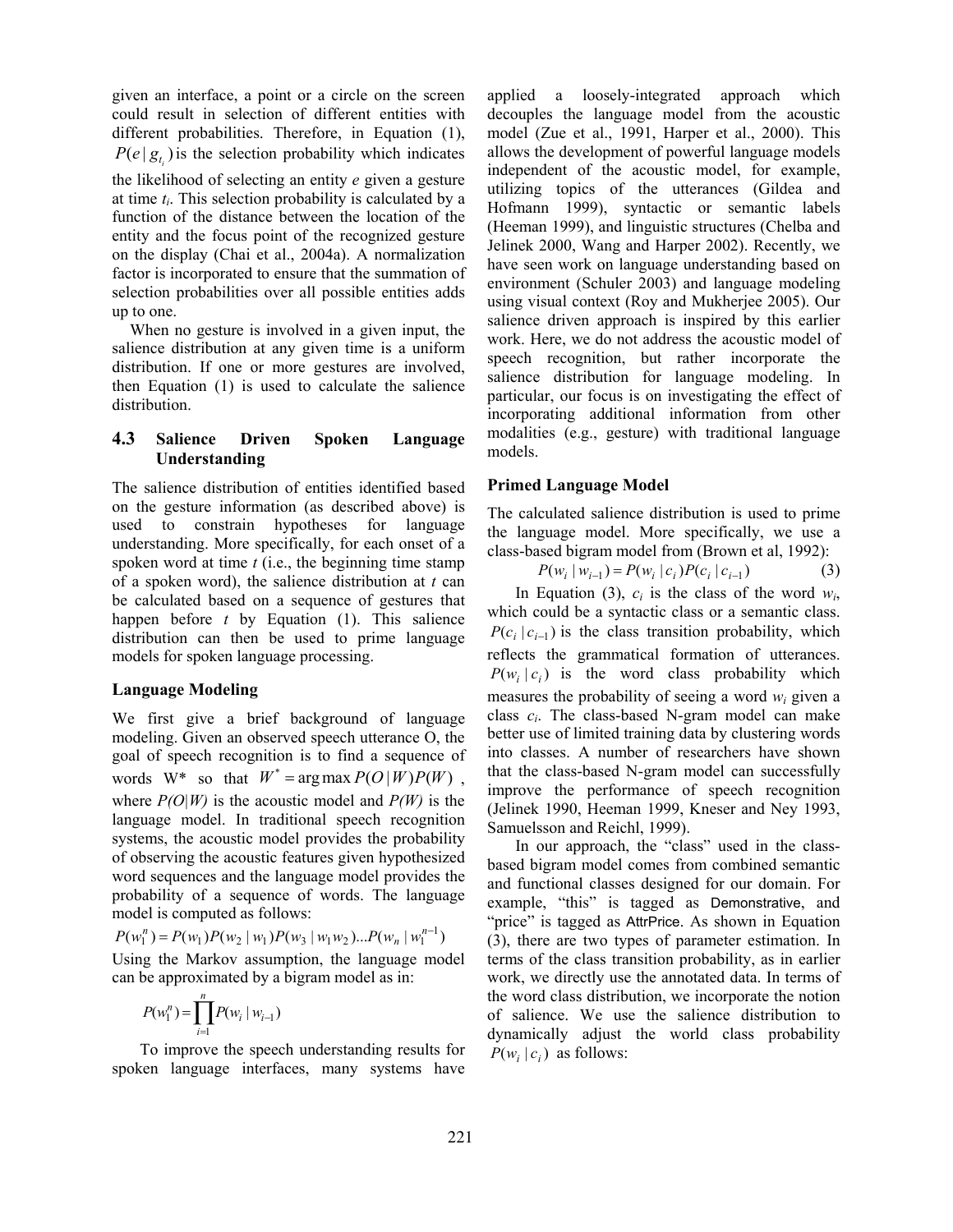$$
P(w_i \mid c_i) = \sum_{e_k \in \overline{e}} \frac{P(w_i, c_i \mid e_k)}{P(c_i \mid e_k)} P_{t_i}(e_k)
$$
 (4)

In Equation (4),  $P_{t_i}(e_k)$  is the salience value for an entity  $e_k$  at time  $t_i$  (the onset of the spoken word  $w_i$ ), which can be calculated by Equation (1). Equation (4) indicates that only information associated with the salient entities is used to estimate the word class distribution. In other words, the word class probability favors the salient physical world as indicated by the salience distribution  $P_{t_i}(\vec{e})$ . More specifically, at time  $t_i$ , given a semantic class  $c_i$ , the choice of word "*wi*" is dependent on the salient physical world at the moment, which is represented as the salience distribution  $P_{t_i}(\vec{e})$  at time  $t_i$ . For all  $w_i$ , the summation of this word class probability is equal to one. Furthermore, given an entity  $e_k$ ,  $P(w_i, c_i | e_k)$ and  $P(c_i | e_k)$  are not dependent on time  $t_i$ , but rather on the domain and the use of language expressions. Therefore they can be estimated based on the training data that are annotated in terms of semantic information and the intended objects of interest (as discussed in Section 4.1). Since the annotated data is very limited, the sparse data can become a problem for the maximum likelihood estimation. Therefore, a smoothing technique based on the Katz backoff model (Katz, 1987) is applied. For example, to calculate  $P(w_i, c_i | e_k)$ , if a word  $w_i$  has one or more occurrences in the training data associated with the class  $c_i$  and the entity  $e_k$ , then its count is discounted by a fraction in the maximum likelihood estimation. If *wi* does not occur, then this approach backs off to the domain grammar and redistributes the remaining probability mass uniformly among words in the lexicon that are linked with class  $c_i$  and entity  $e_k$ .

### **5 Evaluation**

We evaluated the salience model during post processing recognized hypotheses. Given possible hypotheses from a speech recognizer, we use the salience-based language model to identify the most likely sequence of words. The salience distribution based on gesture was used to favor words that are consistent with the attention indicated by gestures.

The data collected from our previous user studies were used in our evaluation (Chai et al., 2004b). In these studies, users interacted with our multimodal interface using both speech and deictic gestures to find information about real estate properties. In particular, each user was asked to accomplish five

| <b>User</b><br>index | # of<br>Inputs | # inputs<br>w/o gesture | <b>Baseline</b><br><b>WER</b> |
|----------------------|----------------|-------------------------|-------------------------------|
|                      | 21             |                         | 0.287                         |
| $\overline{2}$       | 31             | 0                       | 0.335                         |
| 3                    | 27             | 0                       | 0.399                         |
| 4                    | 10             | 0                       | 0.680                         |
| 5                    | 8              |                         | 0.200                         |
| 6                    | 36             | 0                       | 0.387                         |
| 7                    | 18             | 0                       | 0.250                         |
| 8                    | 25             |                         | 0.278                         |
| 9                    | 23             | ი                       | 0.482                         |
| 10                   | 11             | 0                       | 0.117                         |
| 11                   | 16             | 3                       | 0.255                         |

Table 1: Related information about the evaluation data: user type, the number of turns per user, and the baseline word recognition rate.



Figure 5: Comparison of the baseline and the result from post-processing in terms of WER

tasks. Each of these tasks required the user to retrieve different types of information from our interface. For example, one task was to find the least expensive house in the most populated town. The data were recorded from eleven subjects including five nonnative speakers and six native speakers. Each user's voice was individually trained before the study. Table 1 shows the relevant information about the data such as the total number of inputs (or turns) from each subject, the number of speech alone inputs without any gesture, and the baseline recognition results without using salience-based post processing in terms of the word error rate (WER). In total, we have collected 226 user inputs with an average of eight words per spoken utterance<sup>1</sup>. As shown in Table 1, the majority of inputs consisted of both speech and gesture. Since currently we only use gesture

 $\overline{a}$ 

<sup>&</sup>lt;sup>1</sup> The difference between the number of user inputs reported here and that in (Chai et al., 2004b) was caused by the situation where one intended user input (which was the unit for counting in our previous work) was split into a couple turns (which constitute the new counts here).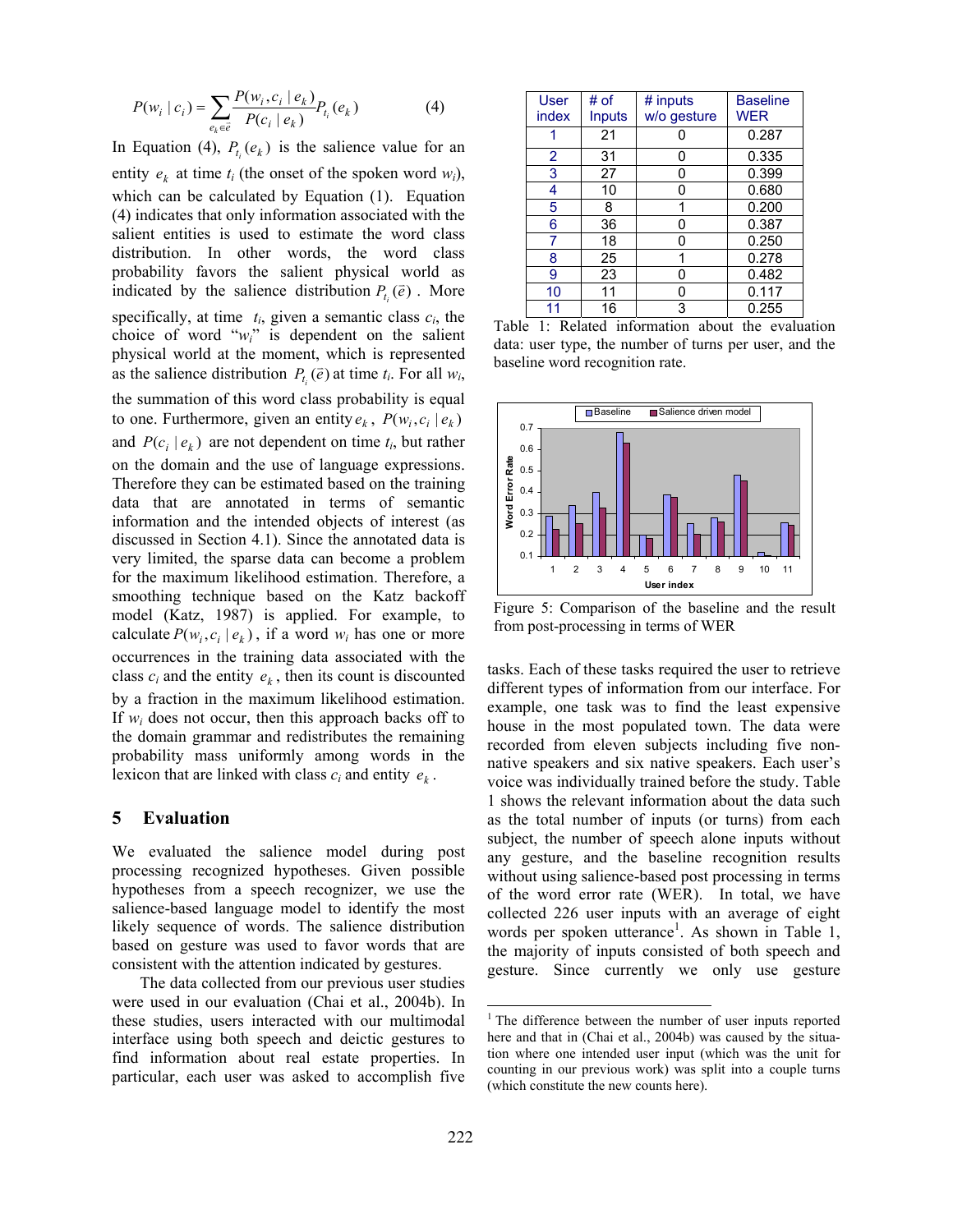information in salience modeling, our approach will not affect speech only inputs.

To train the salience-based model, we applied the leave-one-out approach. The data from each user was held out as the testing data and the remaining users were used as the training data to acquire relevant probability estimations in Equation (3) and (4).

Figure 5 shows the comparison results between the baseline and the salience-based model in terms of word error rate (WER). The word error rate as a result of salience-based post processing is significantly better than that from the baseline recognizer ( $t = 4.75$ ,  $p < 0.001$ ). The average WER reduction is about 12%.

We further evaluated how the salience based model affects the final understanding results. This is because an improvement in WER may not directly lead to an improvement in understanding. We applied our semantic grammar on a sequence of words resulting from both the baseline and the saliencebased post-processing to identify key concepts. In total, there were 686 concepts from the transcribed speech utterances. Table 2 shows the evaluation results. Precision measures the percentage of correctly identified concepts out of the total number of concepts identified based on a sequence of words. Recall measures the percentage of correctly identified concepts out of the total number of intended concepts from user's utterance. F-measurement combines precision and recall together as follows:

$$
F = \frac{(\beta^2 + 1) \times \text{Precision} \times \text{Recall}}{\beta^2 \text{Precision} + \text{Recall}}, \text{ where } \beta = 1.
$$

Table 2 shows that, on average, the concept identification based on the word sequence resulting from the salience-based approach performs better than the baseline in terms of both precision and recall. Figure 6 provides two examples to show the difference between the baseline recognition and the salience-based post processing.

The evaluation reported here is only an initial step based on a limited domain. The small scale in the number of objects and the vocabulary size can only demonstrate the potential of the salience-based approach to a limited degree. To further understand the advantages and issues of this approach, we are currently working on a more complex domain with richer concepts and relations, as well as larger vocabularies.

It is worth mentioning that the goal of this work is to explore whether salience modeling based on other modalities (e.g., gesture) can be used to prime traditional language models to facilitate spoken

| User #    | <b>Baseline</b> | Salience-based |
|-----------|-----------------|----------------|
| Precision | 80.3%           | 84.6%          |
| Recall    | 75.7%           | 83.8%          |
| F-measure | 77.9%           | 84.2%          |

Table2. Overall concept identification comparison between the baseline and the salience driven model.

### *Example 1:*

*Transcription*: What is the population of this town **Baseline recognition:** What is the publisher of this time *Salience-based processing*: what is the **population** of this **town**

*Example 2:*

*Transcription*: How much is this gray house *Baseline recognition*: How much is this great house *Salience-based processing*: How much is this **gray** house Figure 6: Examples of utterances with baseline recognition and improved recognition from the salience-based processing.

language processing. The salience driven approach based on additional modalities can be combined with more sophisticated language modeling (e.g., better parameter estimation) in the future.

# **6 Conclusion and Future Work**

This paper presents a new salience driven approach to robust input interpretation in multimodal conversational systems. This approach takes advantage of rich information from multiple modalities. Information from deictic gestures is used to identify a part of the physical world that is salient at a given point of communication. This salient part of the physical world is then used to prime language models for spoken language understanding. Our experimental results have shown the potential of this approach in reducing word error rate and improving concept identification from spoken utterances in our application. Although currently we have only investigated the use of gesture information in salience modeling, the salience driven approach can be extended to include other modalities (e.g., eye gaze) and information (e.g., conversation context). Our future work will specifically investigate how to combine information from multiple sources in salience modeling and how to apply the salience models in different early stages of processing.